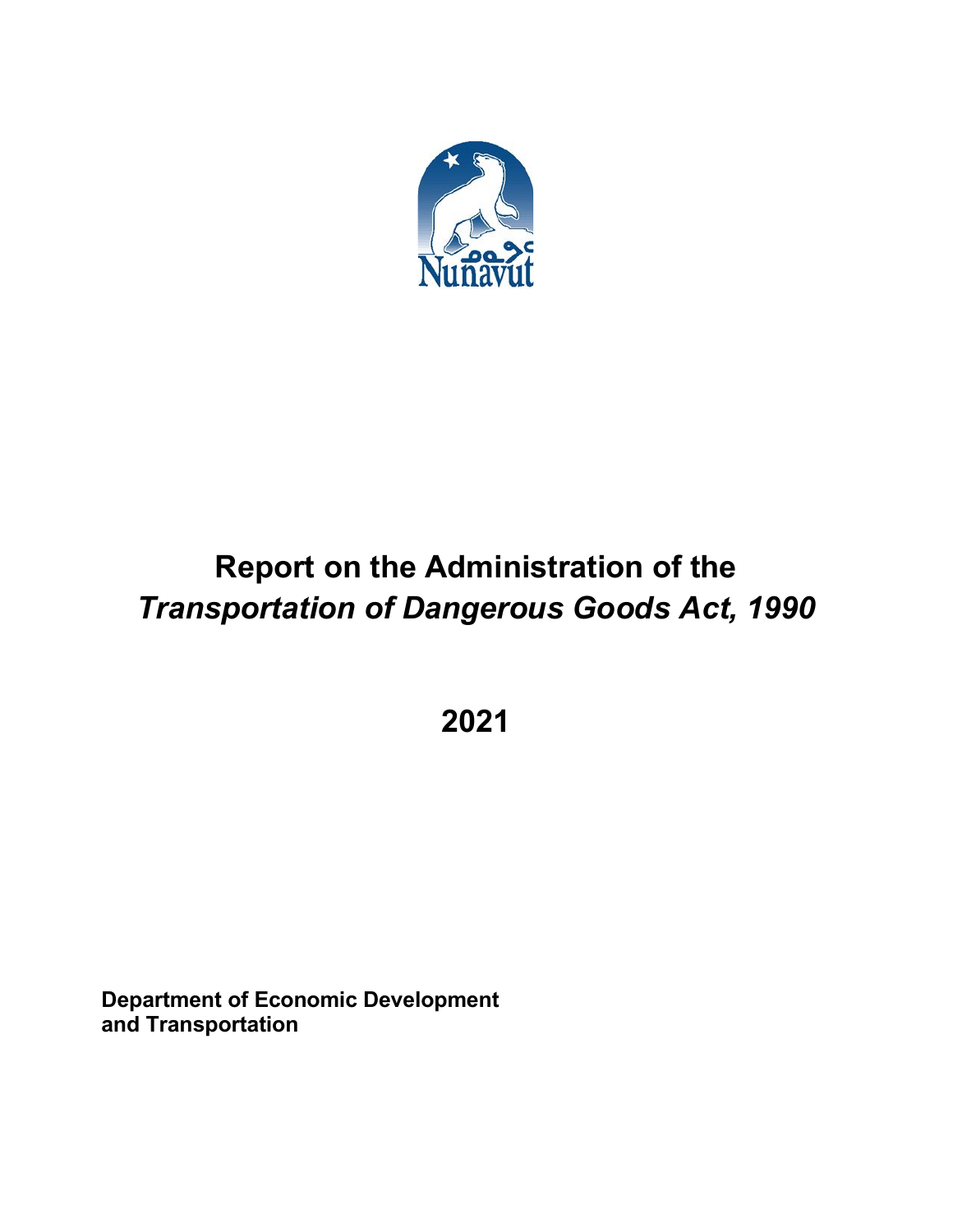## **INTRODUCTION**

The *Transportation of Dangerous Goods Act, 1990* (the Act) is Nunavut's complement of the federal *Transportation of Dangerous Goods Act, 1992*. Where the federal legislation applies to the transportation modes subject to federal jurisdiction (i.e. air, interprovincial or international marine, rail and road transport), the territorial Act applies only to intrajurisdictional road transport operations.

In the interests of consistency and national uniformity, Nunavut's *Transportation of Dangerous Goods Regulations* (the Regulations) adopt by reference the federal regulations as they apply to road transport.

Section 62 of the Act requires the responsible Minister to table an Annual Report during the first session of the Legislative Assembly following the year that is subject of the report. The report must describe any:

- a) Permit issued under subsection 4(1);
- b) Application made under subsection 7(1);
- c) Amendment, cancellation or suspension of a permit under paragraph 10(d);
- d) Order issued under subsection 31(1);
- e) Report made under subsection 34(1);
- f) Directive issued under subsection 35(1);
- g) Appeal commenced under section 36;
- h) Action taken by the Government of Nunavut for the recovery of reasonable costs and expenses under section 38;
- i) Proceedings instituted in respect of an offence under the Act or Regulations; and
- j) Conviction for contravention of the Act or Regulations.

## **Permits, Applications and Amendments**

Section 4 of the Act allows the Minister to issue permits exempting the transportation of dangerous goods from the application of this Act or the Regulations.

Section 7 provides for the submission, by a carrier, of an application for a permit.

Section 10 gives the Minister authority to amend, cancel or suspend a permit under certain circumstances.

There were no applications for permits and none were issued, amended, cancelled or suspended in 2021.

## **Orders**

Under Section 31(1) of the Act, an inspector may issue an order to the owner or person in charge of dangerous goods if:

- There is a discharge of dangerous goods from a container packaging or vehicle transporting the dangerous goods
- There is a reasonable likelihood of a discharge of dangerous goods from a container packaging or vehicle transporting the dangerous goods; or